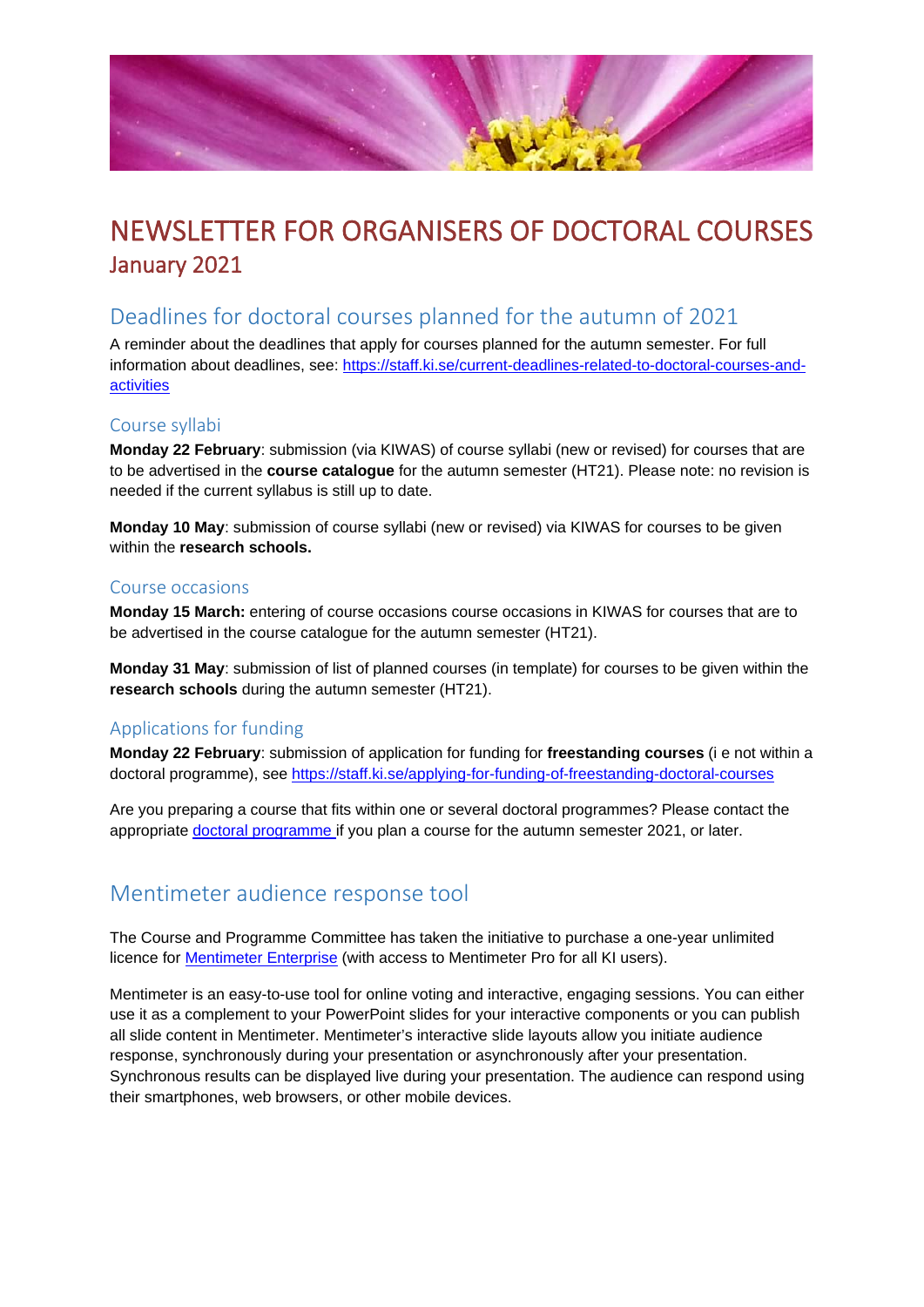

Mentimeter can also be used for conducting evaluations of meetings, workshops and seminars, as well as for in-course evaluations. Mentimeter Pro allows you to export the results to for example Excel.

Navigate to [mentimeter.com/join/karolinskainstitutet t](https://www.mentimeter.com/join/karolinskainstitutet)o join with your KI email address.

The Unit for Teaching and Learning is arranging **a one-hour online workshop** on the following two occasions during the spring: [4 February 12-1 pm a](https://news.ki.se/mentimeter-audience-response-tool)nd [9 March 12-1 pm.](https://news.ki.se/mentimeter-audience-response-tool-0) Read more and sign up for one of these occasion by clicking on the link for the date you prefer.

You can also visit the online [Help Center](https://help.mentimeter.com/en/?utm_campaign=onboarding&utm_medium=email&utm_source=rponboarding&utm_content=other&utm_term=L1) for guidance when using Mentimeter.

The tool will be evaluated among users in June. We hope that as many as possible will have been able to try it out by then. Take the opportunity to incorporate this tool into your teaching as a pedagogical tool to enhance active learning!

# Interested in being a test pilot for using Microsoft Teams as platform for teaching and learning?

Andrew Maunder at the [Unit for Teaching and Learning is](https://staff.ki.se/teaching-and-learning) planning to set up a few pilot courses this spring in collaboration with course providers, to evaluate the potential of Microsoft Teams as platform for teaching and learning. Even though Teams shouldn't be seen as a replacement to Canvas, it could be interesting as a compliment to it. It is also essentially 'free' as it is already available as part of Office 365.

A pilot could be in the form of a course run entirely in Teams, but it could also be a case of using Teams parallel to Canvas.

### **What Teams offers:**

- A learning environment which works both synchronously and asynchronously.
- Tight integration with other Office tools and the Teams meeting (and webinar) tools.
- Possible benefits for working with partners who also use Microsoft Teams (for example Region Stockholm), particularly where the use of Zoom is restricted.
- Many of the usual features you would find in an LMS, including facilities for distributing files and submitting and grading work.
- A lot of flexibility. As such, it can potentially meet needs which you have which aren't met by Canvas.

To get a picture of the potential of Teams, [watch this video clip from David Kellerman,](https://www.youtube.com/watch?v=NcbQ2UK69Tc) lecturer at the University of New South Wales, Australia (watch until about 3:56, then it goes into the use of AI and chatbots, which is beyond our level so far).

### **How would a pilot work?**

- As a pilot, you will receive training, and support through the process. That also includes administrative support where necessary and of course support for students using the system.
- An evaluation will be done at the end of the course which brings together the opinions of staff and students.

If you are interested, please get in touch with [andrew.maunder@ki.se](mailto:andrew.maunder@ki.se) and he will book in a meeting.